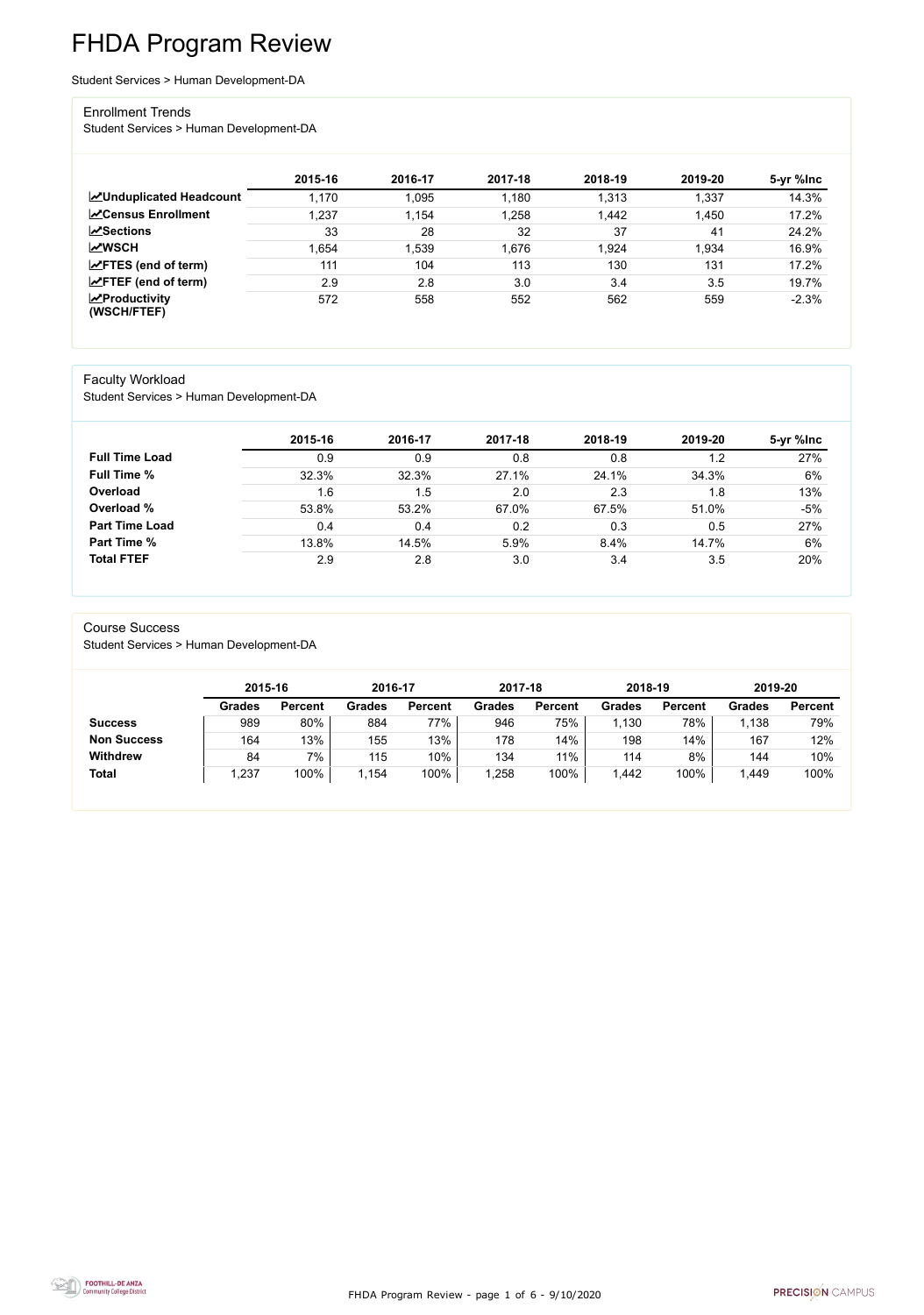FHDA Program Review - page 2 of 6 - 9/10/2020



## Course Success for African American, Latinx, and Filipinx Students

### Course Success for Asian, Native American, Pacific Islander, White, and Decline to State Students

|                    | 2015-16       |                | 2016-17       |                | 2017-18       |                | 2018-19       |                | 2019-20       |                |
|--------------------|---------------|----------------|---------------|----------------|---------------|----------------|---------------|----------------|---------------|----------------|
|                    | <b>Grades</b> | <b>Percent</b> | <b>Grades</b> | <b>Percent</b> | <b>Grades</b> | <b>Percent</b> | <b>Grades</b> | <b>Percent</b> | <b>Grades</b> | <b>Percent</b> |
| <b>Success</b>     | 550           | 78%            | 456           | 74%            | 480           | 71%            | 578           | 74%            | 573           | 74%            |
| <b>Non Success</b> | 95            | 14%            | 94            | 15%            | 109           | 16%            | 134           | 17%            | 105           | 14%            |
| <b>Withdrew</b>    | 58            | 8%             | 70            | $11\%$         | 83            | 12%            | 74            | 9%             | 98            | 13%            |
| <b>Total</b>       | 703           | 100%           | 620           | 100%           | 672           | 100%           | 786           | 100%           | 776           | 100%           |

|                    | 2015-16       |                | 2016-17       |                | 2017-18       |                | 2018-19       |                | 2019-20       |                |
|--------------------|---------------|----------------|---------------|----------------|---------------|----------------|---------------|----------------|---------------|----------------|
|                    | <b>Grades</b> | <b>Percent</b> | <b>Grades</b> | <b>Percent</b> | <b>Grades</b> | <b>Percent</b> | <b>Grades</b> | <b>Percent</b> | <b>Grades</b> | <b>Percent</b> |
| <b>Success</b>     | 439           | 82%            | 428           | 80%            | 466           | 80%            | 552           | 84%            | 565           | 84%            |
| <b>Non Success</b> | 69            | 13%            | 61            | $11\%$         | 69            | 12%            | 64            | 10%            | 62            | 9%             |
| <b>Withdrew</b>    | 26            | 5%             | 45            | 8%             | 51            | 9%             | 40            | $6\%$          | 46            | 7%             |
| <b>Total</b>       | 534           | 100%           | 534           | 100%           | 586           | 100%           | 656           | 100%           | 673           | 100%           |
|                    |               |                |               |                |               |                |               |                |               |                |

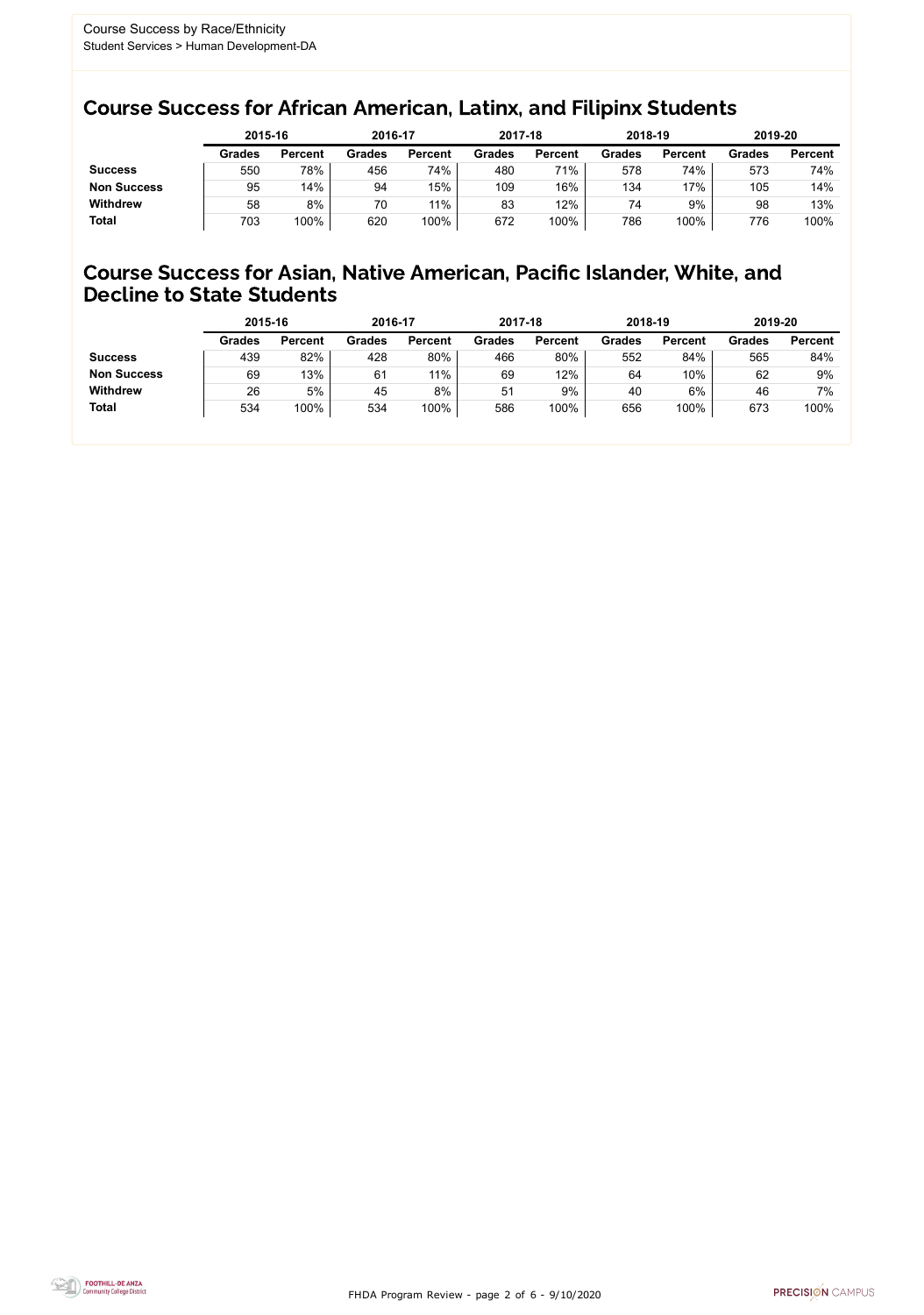FHDA Program Review - page 3 of 6 - 9/10/2020



Some courses may continue to be listed but no longer have data due to renumbering or because the course was not offered in the past five years.



## by Gender

|                     | 2015-16 |                |       | 2016-17        |       | 2017-18        | 2018-19 |                | 2019-20 |                |
|---------------------|---------|----------------|-------|----------------|-------|----------------|---------|----------------|---------|----------------|
|                     | Enr     | <b>Percent</b> | Enr   | <b>Percent</b> | Enr   | <b>Percent</b> | Enr     | <b>Percent</b> | Enr     | <b>Percent</b> |
| <b>Female</b>       | 690     | 56%            | 621   | 54%            | 692   | 55%            | 820     | 57%            | 816     | 56%            |
| <b>Male</b>         | 538     | 43%            | 526   | 46%            | 559   | 44%            | 613     | 43%            | 616     | 42%            |
| <b>Non-Binary</b>   |         | 0%             |       | $0\%$          |       | $0\%$          |         | 0%             |         | 0%             |
| <b>Not Reported</b> |         | $1\%$          |       | $1\%$          |       | 1%             |         | $1\%$          | 16      | $1\%$          |
| <b>Total</b>        | .237    | 100%           | 1,154 | 100%           | 1,258 | 100%           | 1,442   | 100%           | 1,450   | 100%           |

## by Ethnicity

|                         |       | 2015-16        |       | 2016-17        |       | 2017-18        | 2018-19 |                | 2019-20 |                |
|-------------------------|-------|----------------|-------|----------------|-------|----------------|---------|----------------|---------|----------------|
|                         | Enr   | <b>Percent</b> | Enr   | <b>Percent</b> | Enr   | <b>Percent</b> | Enr     | <b>Percent</b> | Enr     | <b>Percent</b> |
| <b>African American</b> | 98    | 8%             | 76    | 7%             | 91    | 7%             | 126     | 9%             | 89      | 6%             |
| <b>Asian</b>            | 336   | 27%            | 339   | 29%            | 367   | 29%            | 431     | 30%            | 438     | 30%            |
| <b>Filipinx</b>         | 114   | 9%             | 104   | 9%             | 108   | 9%             | 98      | 7%             | 114     | 8%             |
| Latinx                  | 491   | 40%            | 440   | 38%            | 473   | 38%            | 562     | 39%            | 573     | 40%            |
| <b>Native American</b>  | 5     | $0\%$          |       | $1\%$          | 6     | $0\%$          | 3       | $0\%$          | 3       | $0\%$          |
| <b>Pacific Islander</b> | 14    | $1\%$          | 15    | $1\%$          | 14    | $1\%$          | 21      | $1\%$          | 22      | 2%             |
| White                   | 163   | 13%            | 165   | 14%            | 190   | 15%            | 188     | 13%            | 189     | 13%            |
| <b>Decline to State</b> | 16    | $1\%$          | 8     | $1\%$          | 9     | $1\%$          | 13      | $1\%$          | 22      | 2%             |
| <b>Total</b>            | 1,237 | 100%           | 1,154 | 100%           | 1,258 | 100%           | 1,442   | 100%           | 1,450   | 100%           |

## by Age

|              |       | 2015-16        |       | 2016-17        |      | 2017-18        |       | 2018-19        |       | 2019-20        |  |
|--------------|-------|----------------|-------|----------------|------|----------------|-------|----------------|-------|----------------|--|
|              | Enr   | <b>Percent</b> | Enr   | <b>Percent</b> | Enr  | <b>Percent</b> | Enr   | <b>Percent</b> | Enr   | <b>Percent</b> |  |
| 19 or less   | 406   | 33%            | 314   | 27%            | 282  | 22%            | 389   | 27%            | 468   | 32%            |  |
| $20 - 24$    | 646   | 52%            | 667   | 58%            | 720  | 57%            | 759   | 53%            | 712   | 49%            |  |
| 25-39        | 168   | 14%            | 151   | 13%            | 221  | 18%            | 251   | 17%            | 223   | 15%            |  |
| $40 +$       | 17    | $1\%$          | 22    | 2%             | 35   | 3%             | 43    | 3%             | 47    | 3%             |  |
| <b>Total</b> | 1,237 | 100%           | 1,154 | 100%           | ,258 | 100%           | 1,442 | 100%           | 1,450 | 100%           |  |

## by Education Level

|                           | 2015-16 |                |       | 2016-17        |       | 2017-18        | 2018-19 |                | 2019-20 |                |
|---------------------------|---------|----------------|-------|----------------|-------|----------------|---------|----------------|---------|----------------|
|                           | Enr     | <b>Percent</b> | Enr   | <b>Percent</b> | Enr   | <b>Percent</b> | Enr     | <b>Percent</b> | Enr     | <b>Percent</b> |
| <b>Bachelor or higher</b> | 9       | $1\%$          | 14    | $1\%$          | 20    | 2%             | 29      | 2%             | 28      | 2%             |
| <b>Associate</b>          | 18      | 1%             | 10    | 1%             | 21    | 2%             | 24      | 2%             | 21      | $1\%$          |
| <b>HS/Equivalent</b>      | 1,157   | 94%            | 1,075 | 93%            | 1,151 | 91%            | 1,323   | 92%            | 1,352   | 93%            |
| <b>All Other</b>          | 53      | 4%             | 55    | 5%             | 66    | 5%             | 66      | 5%             | 49      | 3%             |
| <b>Total</b>              | 1,237   | 100%           | 1,154 | 100%           | 1,258 | 100%           | 1,442   | 100%           | 1,450   | 100%           |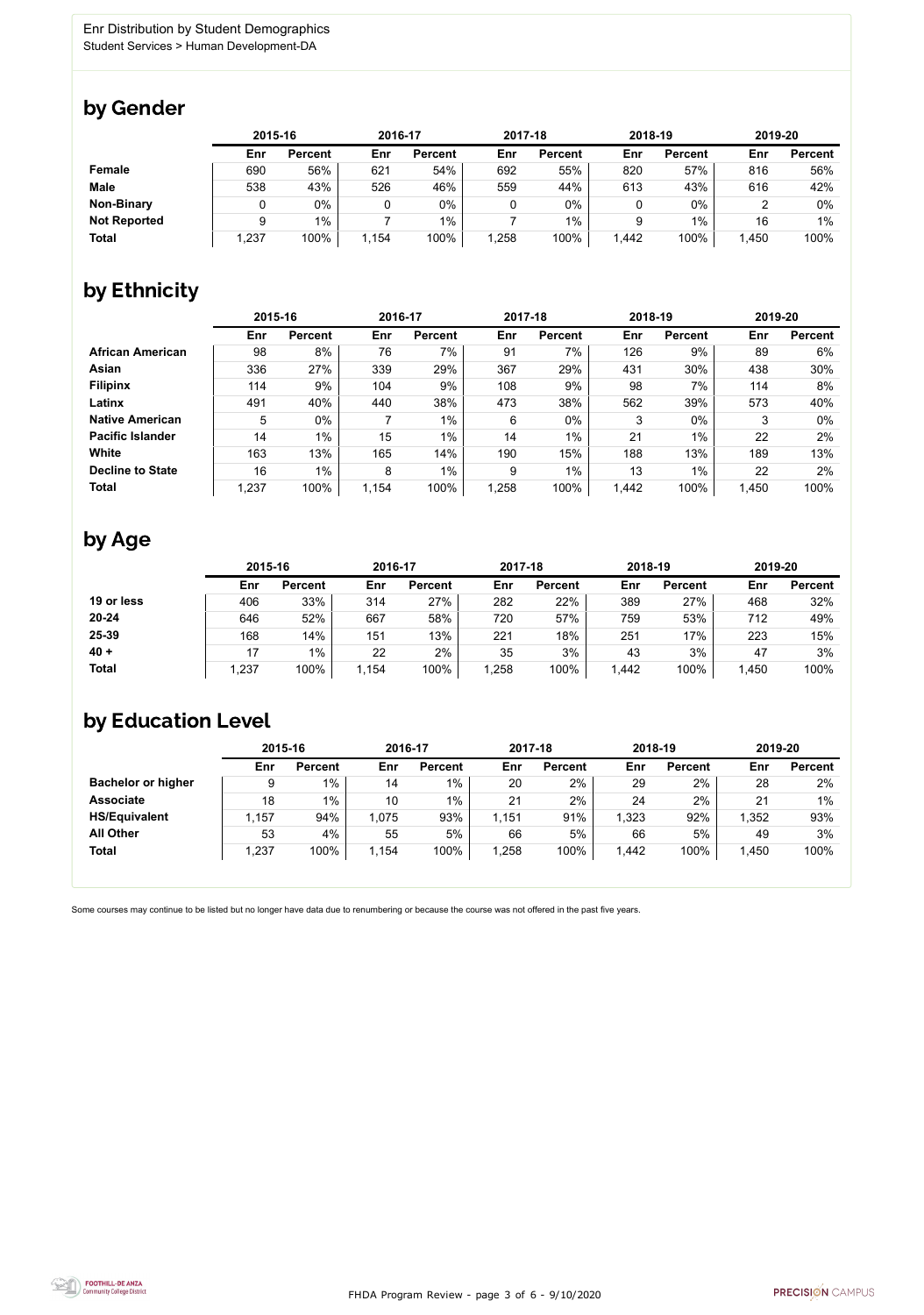FHDA Program Review - page 4 of 6 - 9/10/2020



### Success Rates by Gender Student Services > Human Development-DA

|                     | 2019-20        |                |                    |                |                 |                |                |                |  |  |  |  |  |
|---------------------|----------------|----------------|--------------------|----------------|-----------------|----------------|----------------|----------------|--|--|--|--|--|
|                     | <b>Success</b> |                | <b>Non Success</b> |                | <b>Withdrew</b> |                | <b>Total</b>   |                |  |  |  |  |  |
|                     | <b>Grades</b>  | <b>Percent</b> | <b>Grades</b>      | <b>Percent</b> | <b>Grades</b>   | <b>Percent</b> | <b>Grades</b>  | <b>Percent</b> |  |  |  |  |  |
| Female              | 651            | 80%            | 87                 | 11%            | 77              | 9%             | 815            | 100%           |  |  |  |  |  |
| <b>Male</b>         | 475            | 77%            | 75                 | 12%            | 66              | 11%            | 616            | 100%           |  |  |  |  |  |
| <b>Non-Binary</b>   |                | 50%            |                    | 50%            | 0               | $0\%$          | $\overline{2}$ | 100%           |  |  |  |  |  |
| <b>Not Reported</b> |                | 69%            | 4                  | 25%            |                 | 6%             | 16             | 100%           |  |  |  |  |  |
| All                 | 1,138          | 79%            | 167                | 12%            | 144             | 10%            | 1,449          | 100%           |  |  |  |  |  |

|                     | 2018-19       |                                      |               |                |               |                |               |                |  |  |  |  |
|---------------------|---------------|--------------------------------------|---------------|----------------|---------------|----------------|---------------|----------------|--|--|--|--|
|                     |               | <b>Non Success</b><br><b>Success</b> |               |                |               |                | <b>Total</b>  |                |  |  |  |  |
|                     | <b>Grades</b> | <b>Percent</b>                       | <b>Grades</b> | <b>Percent</b> | <b>Grades</b> | <b>Percent</b> | <b>Grades</b> | <b>Percent</b> |  |  |  |  |
| <b>Female</b>       | 649           | 79%                                  | 106           | 13%            | 65            | 8%             | 820           | 100%           |  |  |  |  |
| <b>Male</b>         | 475           | 77%                                  | 90            | 15%            | 48            | 8%             | 613           | 100%           |  |  |  |  |
| <b>Non-Binary</b>   | 0             | N/A                                  |               | N/A            | ν             | N/A            | U             | 100%           |  |  |  |  |
| <b>Not Reported</b> | 6             | 67%                                  | ⌒             | 22%            |               | 11%            | 9             | 100%           |  |  |  |  |
| All                 | 1,130         | 78%                                  | 198           | 14%            | 114           | 8%             | 1,442         | 100%           |  |  |  |  |

|                     |               | 2017-18                                                                 |               |                |               |                |               |                |  |  |  |  |  |
|---------------------|---------------|-------------------------------------------------------------------------|---------------|----------------|---------------|----------------|---------------|----------------|--|--|--|--|--|
|                     |               | <b>Total</b><br><b>Withdrew</b><br><b>Non Success</b><br><b>Success</b> |               |                |               |                |               |                |  |  |  |  |  |
|                     | <b>Grades</b> | <b>Percent</b>                                                          | <b>Grades</b> | <b>Percent</b> | <b>Grades</b> | <b>Percent</b> | <b>Grades</b> | <b>Percent</b> |  |  |  |  |  |
| <b>Female</b>       | 516           | 75%                                                                     | 92            | 13%            | 84            | 12%            | 692           | 100%           |  |  |  |  |  |
| <b>Male</b>         | 424           | 76%                                                                     | 86            | 15%            | 49            | 9%             | 559           | 100%           |  |  |  |  |  |
| <b>Non-Binary</b>   | 0             | N/A                                                                     |               | N/A            |               | N/A            | υ             | 100%           |  |  |  |  |  |
| <b>Not Reported</b> | 6             | 86%                                                                     | 0             | 0%             |               | 14%            |               | 100%           |  |  |  |  |  |
| All                 | 946           | 75%                                                                     | 178           | 14%            | 134           | 11%            | ,258          | 100%           |  |  |  |  |  |

|                     |               |                |               | 2016-17        |                 |                |               |                |
|---------------------|---------------|----------------|---------------|----------------|-----------------|----------------|---------------|----------------|
|                     |               | <b>Success</b> |               |                | <b>Withdrew</b> |                | <b>Total</b>  |                |
|                     | <b>Grades</b> | <b>Percent</b> | <b>Grades</b> | <b>Percent</b> | <b>Grades</b>   | <b>Percent</b> | <b>Grades</b> | <b>Percent</b> |
| <b>Female</b>       | 489           | 79%            | 80            | 13%            | 52              | 8%             | 621           | 100%           |
| <b>Male</b>         | 389           | 74%            | 75            | 14%            | 62              | 12%            | 526           | 100%           |
| <b>Non-Binary</b>   | 0             | N/A            |               | N/A            | 0               | N/A            | 0             | 100%           |
| <b>Not Reported</b> | 6             | 86%            |               | $0\%$          |                 | 14%            |               | 100%           |
| All                 | 884           | 77%            | 155           | 13%            | 115             | 10%            | 1,154         | 100%           |

|                     |               |                |               | 2015-16        |                 |                |               |                |
|---------------------|---------------|----------------|---------------|----------------|-----------------|----------------|---------------|----------------|
|                     |               | <b>Success</b> |               |                | <b>Withdrew</b> |                | <b>Total</b>  |                |
|                     | <b>Grades</b> | <b>Percent</b> | <b>Grades</b> | <b>Percent</b> | <b>Grades</b>   | <b>Percent</b> | <b>Grades</b> | <b>Percent</b> |
| Female              | 561           | 81%            | 87            | 13%            | 42              | 6%             | 690           | 100%           |
| <b>Male</b>         | 420           | 78%            | 76            | 14%            | 42              | 8%             | 538           | 100%           |
| <b>Non-Binary</b>   |               | N/A            | 0             | N/A            |                 | N/A            |               | 100%           |
| <b>Not Reported</b> | 8             | 89%            |               | 11%            |                 | 0%             | 9             | 100%           |
| All                 | 989           | 80%            | 164           | 13%            | 84              | 7%             | 1,237         | 100%           |

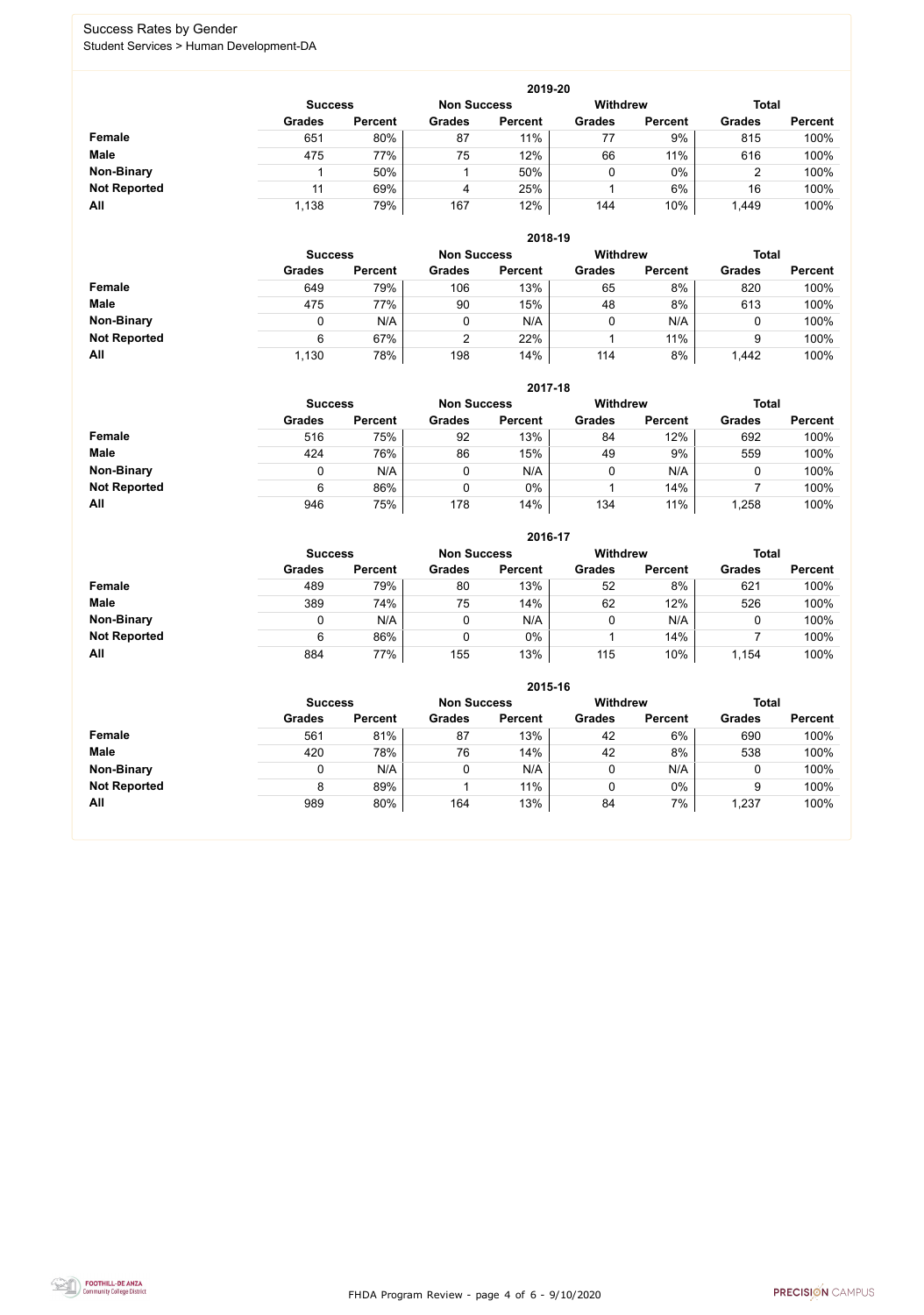FHDA Program Review - page 5 of 6 - 9/10/2020



### Success Rates by Age Student Services > Human Development-DA

|            |                |                    |               | 2019-20         |               |                |               |                |
|------------|----------------|--------------------|---------------|-----------------|---------------|----------------|---------------|----------------|
|            | <b>Success</b> | <b>Non Success</b> |               | <b>Withdrew</b> |               | <b>Total</b>   |               |                |
|            | <b>Grades</b>  | <b>Percent</b>     | <b>Grades</b> | <b>Percent</b>  | <b>Grades</b> | <b>Percent</b> | <b>Grades</b> | <b>Percent</b> |
| 19 or less | 376            | 80%                | 58            | 12%             | 34            | 7%             | 468           | 100%           |
| $20 - 24$  | 546            | 77%                | 86            | 12%             | 79            | 11%            | 711           | 100%           |
| 25-39      | 180            | 81%                | 18            | 8%              | 25            | 11%            | 223           | 100%           |
| $40 +$     | 36             | 77%                | 5             | 11%             | 6             | 13%            | 47            | 100%           |
| All        | 1,138          | 79%                | 167           | 12%             | 144           | 10%            | 1,449         | 100%           |

|            |                |                    |               | 2018-19         |               |                |               |                |
|------------|----------------|--------------------|---------------|-----------------|---------------|----------------|---------------|----------------|
|            | <b>Success</b> | <b>Non Success</b> |               | <b>Withdrew</b> |               | <b>Total</b>   |               |                |
|            | <b>Grades</b>  | <b>Percent</b>     | <b>Grades</b> | <b>Percent</b>  | <b>Grades</b> | <b>Percent</b> | <b>Grades</b> | <b>Percent</b> |
| 19 or less | 317            | 81%                | 45            | 12%             | 27            | 7%             | 389           | 100%           |
| $20 - 24$  | 587            | 77%                | 108           | 14%             | 64            | 8%             | 759           | 100%           |
| 25-39      | 193            | 77%                | 36            | 14%             | 22            | 9%             | 251           | 100%           |
| $40 +$     | 33             | 77%                | 9             | 21%             |               | 2%             | 43            | 100%           |
| All        | 1,130          | 78%                | 198           | 14%             | 114           | 8%             | 1,442         | 100%           |

|            |                |                |                    | 2017-18        |                 |                |               |                |
|------------|----------------|----------------|--------------------|----------------|-----------------|----------------|---------------|----------------|
|            | <b>Success</b> |                | <b>Non Success</b> |                | <b>Withdrew</b> |                | <b>Total</b>  |                |
|            | <b>Grades</b>  | <b>Percent</b> | <b>Grades</b>      | <b>Percent</b> | <b>Grades</b>   | <b>Percent</b> | <b>Grades</b> | <b>Percent</b> |
| 19 or less | 221            | 78%            | 37                 | 13%            | 24              | 9%             | 282           | 100%           |
| $20 - 24$  | 530            | 74%            | 112                | 16%            | 78              | 11%            | 720           | 100%           |
| 25-39      | 162            | 73%            | 28                 | 13%            | 31              | 14%            | 221           | 100%           |
| $40 +$     | 33             | 94%            |                    | 3%             |                 | 3%             | 35            | 100%           |
| All        | 946            | 75%            | 178                | 14%            | 134             | 11%            | ,258          | 100%           |

|            |                |                    |               | 2016-17         |               |                |               |                |
|------------|----------------|--------------------|---------------|-----------------|---------------|----------------|---------------|----------------|
|            | <b>Success</b> | <b>Non Success</b> |               | <b>Withdrew</b> |               | <b>Total</b>   |               |                |
|            | <b>Grades</b>  | <b>Percent</b>     | <b>Grades</b> | <b>Percent</b>  | <b>Grades</b> | <b>Percent</b> | <b>Grades</b> | <b>Percent</b> |
| 19 or less | 253            | 81%                | 32            | 10%             | 29            | 9%             | 314           | 100%           |
| $20 - 24$  | 497            | 75%                | 104           | 16%             | 66            | 10%            | 667           | 100%           |
| 25-39      | 117            | 77%                | 18            | 12%             | 16            | 11%            | 151           | 100%           |
| $40 +$     | 17             | 77%                |               | 5%              | 4             | 18%            | 22            | 100%           |
| All        | 884            | 77%                | 155           | 13%             | 115           | 10%            | 1,154         | 100%           |

|            |                                                         |                |               | 2015-16        |                |                |               |                |
|------------|---------------------------------------------------------|----------------|---------------|----------------|----------------|----------------|---------------|----------------|
|            | <b>Withdrew</b><br><b>Non Success</b><br><b>Success</b> |                |               |                |                |                |               | <b>Total</b>   |
|            | <b>Grades</b>                                           | <b>Percent</b> | <b>Grades</b> | <b>Percent</b> | <b>Grades</b>  | <b>Percent</b> | <b>Grades</b> | <b>Percent</b> |
| 19 or less | 337                                                     | 83%            | 50            | 12%            | 19             | 5%             | 406           | 100%           |
| 20-24      | 504                                                     | 78%            | 93            | 14%            | 49             | 8%             | 646           | 100%           |
| 25-39      | 136                                                     | 81%            | 18            | 11%            | 14             | 8%             | 168           | 100%           |
| $40 +$     | 12                                                      | 71%            | 3             | 18%            | $\overline{2}$ | 12%            | 17            | 100%           |
| All        | 989                                                     | 80%            | 164           | 13%            | 84             | 7%             | 1,237         | 100%           |